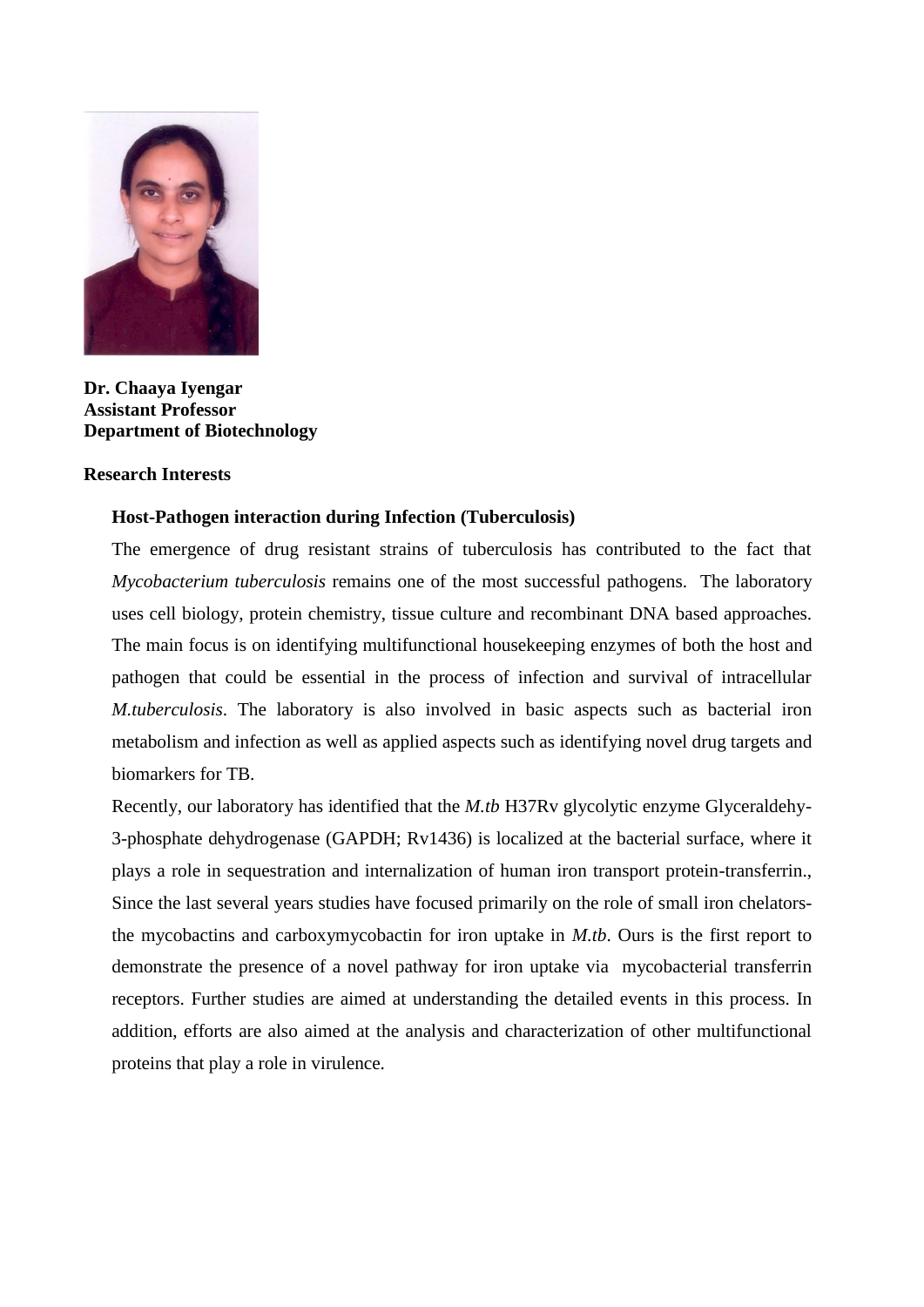#### **Research Publications/Book Chapter**

- **1.** Malhotra H, Sheokand N, Boradia VM, **Raje CI,** Raje M Exosomes, tunable nano vehicles for macromolecular delivery of transferrin and lactoferrin to specific intracellular compartment.*, Journal of Biomedical Nanotechnology,* **(2015)** Accepted for publication
- **2.** Boradia VM, Malhotra H, ThakkarJS, Tillu VA, Vuppala B, Patil P, Sheokand N, Sharma P, Chauhan AS, Raje M, **Raje CI** *Mycobacterium tuberculosis* acquires iron by cell surface sequestration and internalization of human holo-transferrin. *Nature Communications* **5 (2014),** Article number: 4730, doi:10.1038/ncomms5730. **(Impact Factor 11.47)**
- **3.** Boradia VM, Raje M and **Raje CI** Protein Moonlighting in Iron Metabolism-Glyceraldehyde-3-phosphate dehydrogenase (GAPDH). *Biochemical Society Transactions* **(2014)**, 42 (6) 1796-1801 DOI: 10.1042/BST20140220**.**
- **4.** Sheokand N, Malhotra H, Kumar S, Tillu VA, Chauhan AS, **Raje CI** and Raje M. Moonlighting cell surface GAPDH recruits Apo Transferrin to effect iron egress from mammalian cells. *J. Cell Sci.* **(2014)** Oct 1;127 (Pt 19):4279-91. doi: 10.1242/jcs*..*
- **5.** Sheokand N, Kumar S, Malhotra H, Tillu V, **Raje CI**, Raje M Secreted glyceraldehyde-3 phosphate dehydrogenase is a multifunctional autocrine transferrin receptor for cellular iron acquisition. **Biochem. Biophy. Acta.** (2013), 830(6):3816-27*.*
- **6.** Rawat P, Kumar S, Sheokand N, **Raje CI**, Raje M. The multifunctional glycolytic protein glyceraldehyde-3-phosphate dehydrogenase (GAPDH) is a novel macrophage lactoferrin receptor **Biochem. Cell. Biol.** (2012), 90(3):329-38.
- **7.** Kumar S, Sheokand N, Mhadeshwar MA, **Raje CI**, Raje M. Characterization of glyceraldehyde-3-phosphate dehydrogenase as a novel transferrin receptor. **Int.J. Biochem. Cell Biol***.* (2012), 44:189– 199.
- **8.** Kathania M, **Raje CI**, Raje M, Dutta RK, Majumdar S. Bfl-1/A1 acts as a negative regulator of autophagy in mycobacteria infected macrophages. **Int. J. Biochem. Cell. Biol.** (2011), 43(4):573-85.
- **9. Raje CI**, Kumar S, Harle A, Nanda JS and Raje M. The macrophage cell surface Glyceraldehyde-3-phosphate dehydrogenase is a novel transferrin receptor. *J. Biol. Chem.* (2007), 282(5):3252-3261.
- **10.** Boradia VM, Raje M and **Raje CI\*** Cell Surface *Mycobacterium tuberculosis* GAPDH functions as a transferrin receptor. **Invited book chapter** submitted for the upcoming book (Dec 2015) Moonlighting Proteins: Novel Virulence Factors in Bacterial Infection. John Wiley and Sons, Editor. Dr. Brian Henderson.